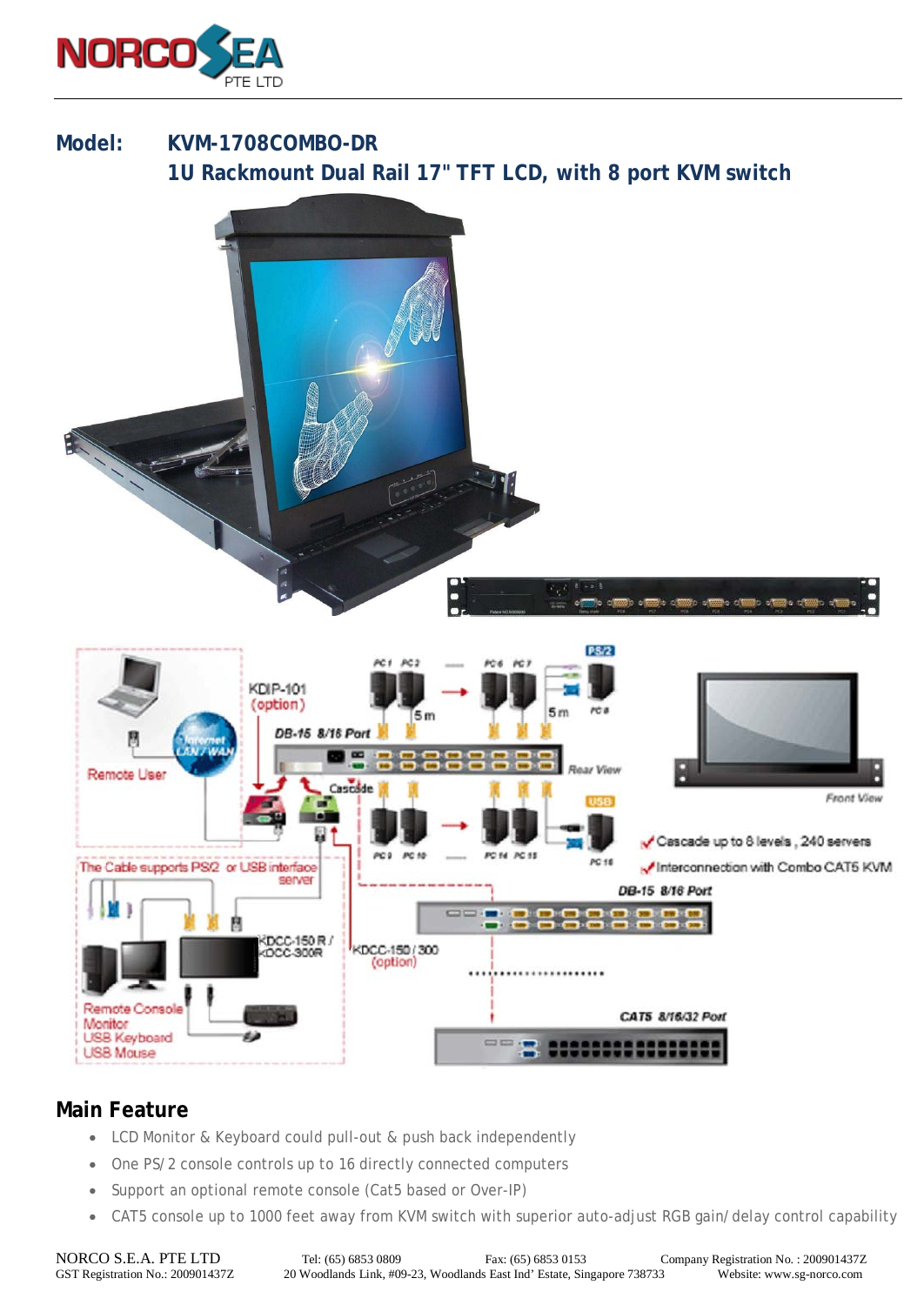

- Support multiple form PS/2 and USB computers (SUN and MAC)
- Support DOS, Windows, Netware, Unix, Linux, Mac OS
- Hot Pluggable Add or remove connected PCs without having to power down the KVM switch or PCs.
- Superior video quality Up To 1280 x 1024, DDC2B (Display Data Channel Standard, Level 2B)
- No software required easy PC selection via Push Buttons, Hot Keys or OSD (on screen display)
- Support Daisy Chaining up to 7 additional units
- Auto Scan Mode for monitoring PCs
- Firmware upgradeable for staying compatible with new coming computers
- Metal case, rack mountable Support DDC2B for all ports
- Built-in AUTO self-locking & releasing mechanism system at end position (safety feature)

| Specification                                                        |                     |                                                                                                                                                    |  |  |
|----------------------------------------------------------------------|---------------------|----------------------------------------------------------------------------------------------------------------------------------------------------|--|--|
| <b>Product Model</b>                                                 |                     | KVM-1708COMBO-DR                                                                                                                                   |  |  |
|                                                                      | Size                | 17" TFT                                                                                                                                            |  |  |
| LCD                                                                  | Resolution          | 1280 X 1024                                                                                                                                        |  |  |
|                                                                      | Max. color          | 16.7M                                                                                                                                              |  |  |
|                                                                      | Luminance           | 300 cd/m2                                                                                                                                          |  |  |
|                                                                      | <b>View Angel</b>   | $178^{\circ}$ (H), $178^{\circ}$ (V)                                                                                                               |  |  |
|                                                                      | <b>Pixel Pitch</b>  | 0.264 x 0.264 mm                                                                                                                                   |  |  |
|                                                                      | Contrast Ratio      | 1000:1                                                                                                                                             |  |  |
| Computer<br>Connections                                              | Direct              | 8                                                                                                                                                  |  |  |
|                                                                      | Maximum             | 128                                                                                                                                                |  |  |
| <b>Computer Port Selection</b>                                       |                     | OSD, Hot Key, Push Button                                                                                                                          |  |  |
| Connector                                                            | Power               | AC Inlet                                                                                                                                           |  |  |
|                                                                      | Computer            | HDB 15 Female                                                                                                                                      |  |  |
|                                                                      | Daisy Chain         | HDB 15 Female                                                                                                                                      |  |  |
|                                                                      | <b>Console Port</b> | Plus one Optional Modules: Selectable CAT5-Based or IP-Based Remote Console                                                                        |  |  |
| CAT5-Based Remote Transmit / Receive Module<br>(KDCC-300T/KDCC-300R) |                     | RJ-45 Connector CAT5 console up to 1000 feet away from KVM switch with<br>superior auto-adjust RGB gain/delay control capability                   |  |  |
| IP-Based Remote Console Module (KDIP-101)                            |                     | RJ-45 8P8C for 10/100M Ethernet DB-9 pin male for Modem, Null modem and<br>serial power Control Mini USB 2.0 receptacle                            |  |  |
| LEDs                                                                 | Port                | 8                                                                                                                                                  |  |  |
|                                                                      | Power               | 1                                                                                                                                                  |  |  |
| Button / Switch                                                      | Power Switch        | Rock Switch                                                                                                                                        |  |  |
|                                                                      | LCD Adjustment      | <b>Button</b>                                                                                                                                      |  |  |
| Hotkey                                                               |                     | Provide various Hotkey (Scroll-Lock/ Cap-Lock/ Num-Lock/ Alt/ Ctrl/ Win)                                                                           |  |  |
| Auto-Scan Intervals                                                  |                     | $5 - 99$ Sec.                                                                                                                                      |  |  |
| Keyboard / mouse Emulation                                           |                     | PS/2                                                                                                                                               |  |  |
| Video Resolution (Local Console)                                     |                     | 1280 x 1024                                                                                                                                        |  |  |
| Video Resolution (Remote Console)                                    |                     | 1600 x 1200 for CAT5-Based 500 feet remote console, 1024 x 768 for CAT5-Based<br>1000 feet remote console, 1600 x 1200 for IP-Based remote console |  |  |